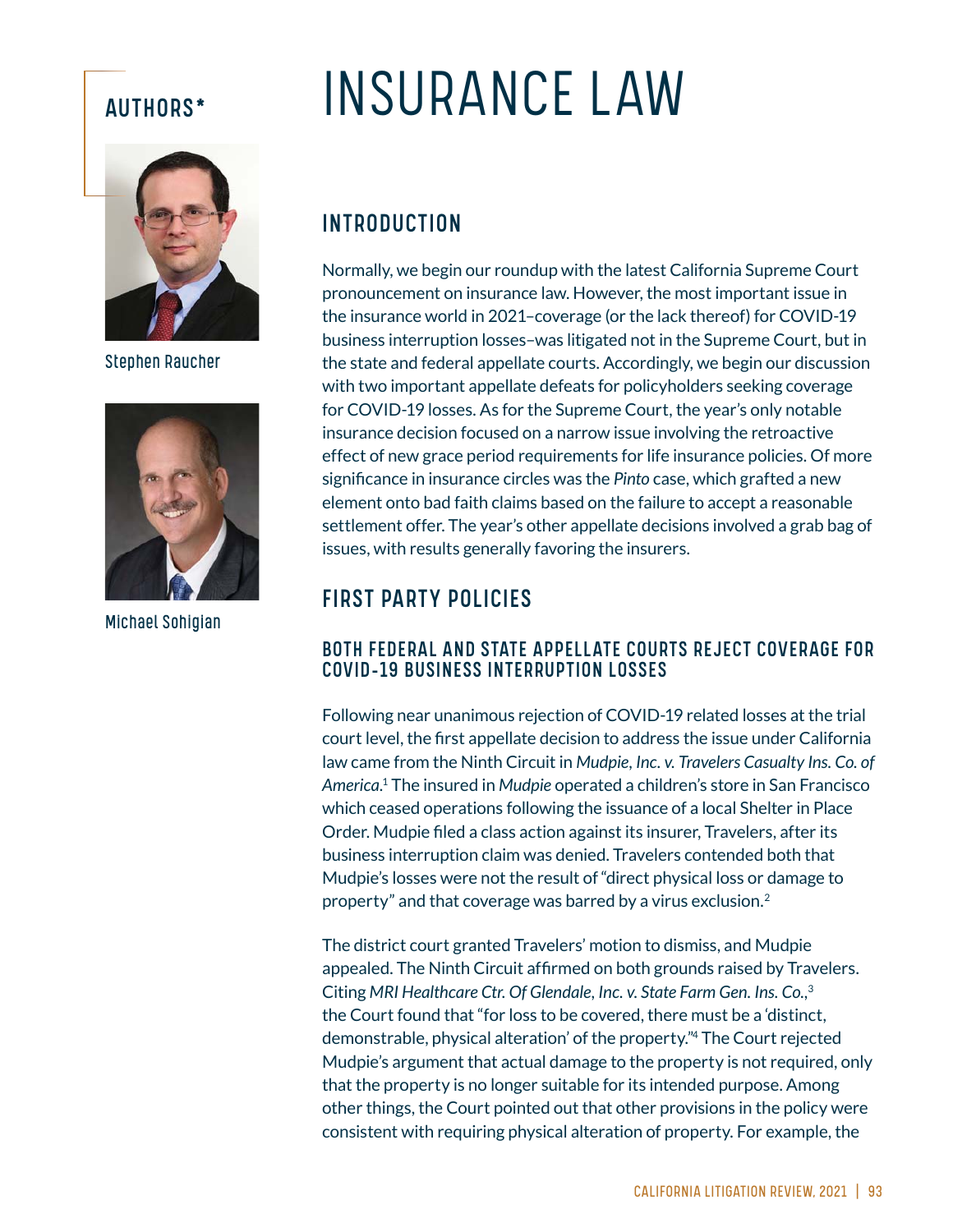policy provided coverage only during the "period of restoration," which implies physical alterations to the property.<sup>5</sup>

Though not necessary to uphold the decision, the Court further held that the policy's virus exclusion also barred coverage. Under that, Travelers would "not pay for loss or damage caused by or resulting from any virus, bacterium or other microorganism that includes or is capable of inducing physical distress, illness or disease."6 While Mudpie argued that its losses were caused by the Stay at Home Orders rather than the virus, the Court found that the virus was in fact the efficient proximate cause of the losses. It was the virus that set the other causes in motion, and the virus was not merely a remote cause of the loss.<sup>7</sup> Accordingly, the exclusion applied.

*Mudpie* was followed in short order by a decision from the Fourth District Court of Appeal in *The Inns By The Sea v. California Mutual Ins. Co.*, 8 which reached similar results. The *Inns* plaintiff operated four lodging facilities in Monterey and San Mateo counties affected by Stay at Home orders. The Court rejected the policyholder's lost business income claim because it did not result from "direct physical loss of or damage to property."

While the plaintiff argued that the physical presence of COVID-19 transformed the property from a safe condition to a dangerous one, the Court found that the insured's business interruption losses were caused by the shut down orders, not any direct physical damage to the property. The court reasoned that, whether or not the plaintiff disinfected its property, it would still be required to suspend its operations in light of the government orders. Nor were the operations suspended due to a direct physical loss, as that term is not synonymous with "loss of use." Coverage under the policy was not triggered solely by "an inability to use the physical premises to generate income, without any other physical impact to the property."

The *Inns* decision considered an additional coverage not at issue in *Mudpie*: civil authority coverage. That coverage applies to loss of business income

sustained "by action of civil authority that prohibits access to the described premises due to direct physical loss of or damage to property, other than at the described premises. . . ." However, because the orders were issued in an attempt to prevent the spread of the virus, rather than due to direct physical loss of or damage to any property, the *Inns* Court found that the civil authority coverage was not triggered either.

#### SUPREME COURT HOLDS THAT NEWLY ENACTED GRACE PERIOD AND NOTICE REQUIREMENTS APPLY TO PREVIOUSLY ISSUED LIFE INSURANCE POLICIES

The lone California Supreme Court insurance case in 2021, *McHugh v. Protective Life Ins. Co.*, 9 addressed important legislative changes to life insurance policies and their retroactive effect. Effective January 1, 2013, the Legislature enacted Insurance Code sections 10113.71 and 10113.72. Section 10113.71 established a 60-day grace period after a missed premium payment and also requires insurers to notify policy owners, as well as persons designated by the policy owners, to receive at least 30 days' notice before terminating a policy due to non-payment. Section 10113.72 requires life insurance policies to grant policy owners the right to designate at least one other person to receive notice of an overdue premium or impending termination of the policy.

William McHugh purchased a \$1 million term life insurance policy in 2005 naming his daughter Blakely as the designated beneficiary. McHugh paid the annual premiums through January 2012, but failed to make the payment due on January 9, 2013. Protective Life sent McHugh a letter dated January 29, 2013 warning him that his policy would lapse if payment was not received by February 9, 2013. The policy lapsed, at which point Protective Life sent McHugh a letter on February 18, 2013 notifying him that the policy would expire on March 12, 2013 if the required payment was not made. By this time, McHugh had suffered a serious fall which rendered him disabled.<sup>10</sup>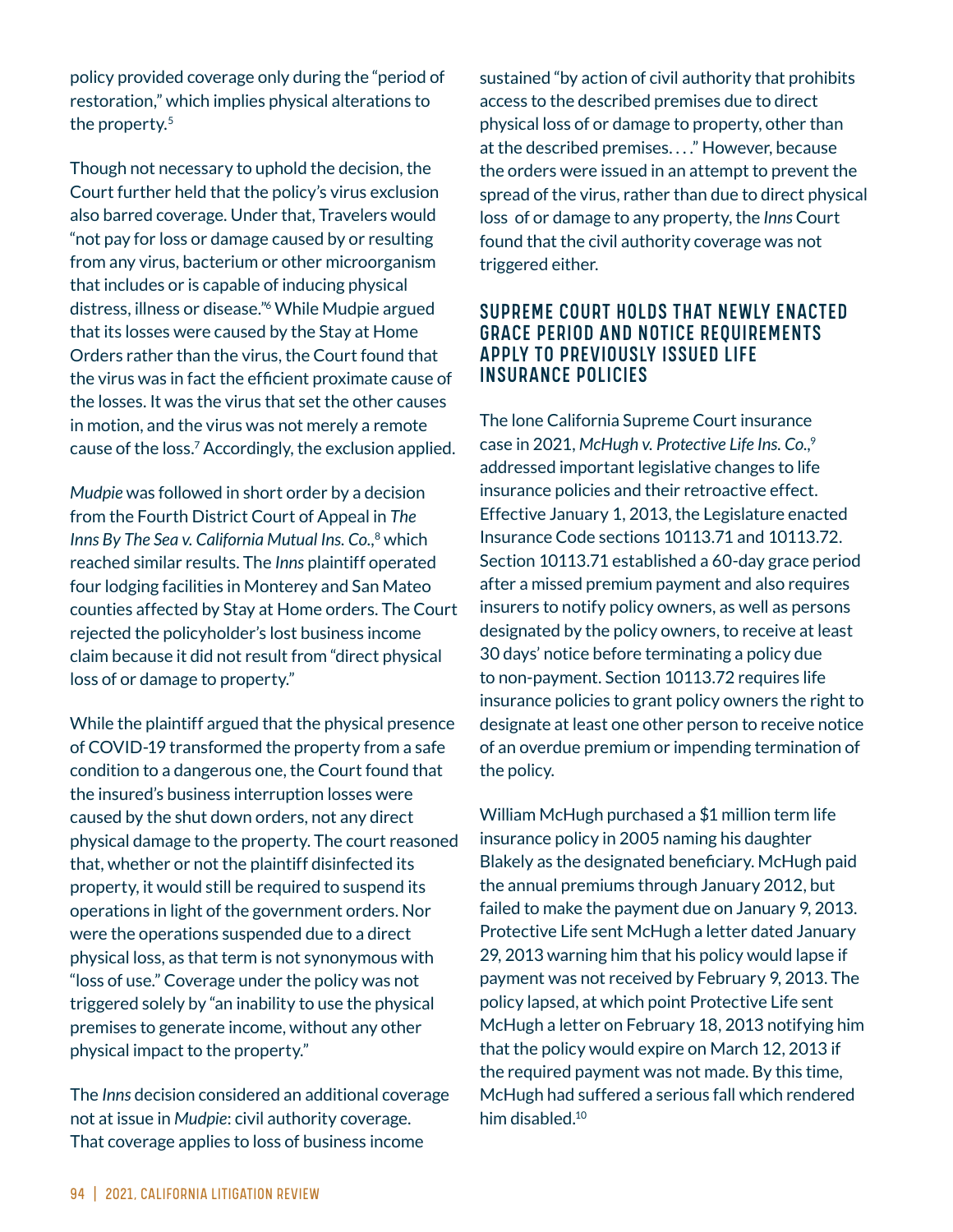The grace period and notice provisions of the Protective Life policy did not comply with sections 10113.71 and 10113.72, but the insurer argued that the provisions should not be given retroactive effect. The Court of Appeal agreed with Protective Life, but the Supreme Court reversed. While there is normally a rebuttable presumption that a statute does not operate retroactively,11 the *McHugh* court found that that presumption did not apply because the case involved an entirely prospective statutory application based on post-enactment conduct, or alternatively, that any retroactive effect would be minimal and did not substantially impair any vested contractual rights.12

Having rejected the possible impact of a rebuttable presumption, the Court proceeded to construe the statutory language. While certain elements of the provisions broadly suggested they should apply to all policies, the sections at issue did not conclusively establish this, creating a potential ambiguity. $13$ Accordingly, the Court turned to other sources to resolve the ambiguity, including legislative history, which it found favored the interpretation proffered by the policy beneficiary. This included committee statements explaining that the bill would provide consumer safeguards from which "people who have purchased life insurance coverage, especially seniors, would benefit."<sup>14</sup> Accordingly, the Court found that "the Legislature enacted the sections not only to provide protections to people in the future, but also to ensure that existing policy owners don't lose the life insurance coverage that they may have spent years paying for and on which their loved ones depend."15

#### TIMING OF "OCCURRENCE" IS QUESTION OF FACT SUPPORTING REVERSAL OF SUMMARY JUDGMENT WHERE PLAINTIFF ALLEGED "CONTINUOUS AND PROGRESSIVE" DAMAGE BEGINNING DURING POLICY PERIOD

In *Guastello v. AIG Specialty Insurance Co.*, 16 a retaining wall collapsed many years after it was built, and a homeowner sued the subcontractor that built it. The subcontractor defaulted, and the homeowner sued the subcontractor's insurance company under Ins.

Code  $\frac{11580(b)(2)}{2}$ . The insurer moved for summary judgment on the grounds that the damages occurred after its policy expired. The trial court granted the motion, but the Fourth District Court of Appeal reversed. Noting that the policy provided coverage "based on the timing of an 'occurrence,'  $[so]$  the determination of when the occurrence took place may be itself a question of fact," the Court of Appeal observed the homeowner alleged "continuous and progressive" damage that "began to occur shortly after the subcontractor built the retaining wall during the coverage period," raising a triable issue of material fact that precluded summary judgment.<sup>17</sup>

The subcontractor, C.W. Poss Inc., had built the retaining walls for a housing development in Dana Point in 2003, and Guastello bought his home in 2006. The retaining wall failed in 2010. When Guastello sued Poss, AIG rejected its insured's tender because the property damage occurred in 2010, after the policy expired in 2004. Poss defaulted and Guastello supported his application for default judgment against the subcontractor with the affidavit of a geotechnical engineer who had testified in the developer's earlier suit against Poss, that the retaining wall collapsed due to defects that were within the subcontractor's scope of work. After getting a default judgment against the insolvent subcontractor, the homeowner sued AIG on three causes of action: in addition to enforcement of the default judgment, he alleged claims for bad faith and declaratory relief, which a third-party beneficiary, particularly a plaintiff under Section 11580, can do.<sup>18</sup>

AIG moved for summary judgment, and the trial court, finding "Guastello 'did not experience property damage until well past the expiration of the policy,'" granted the motion as to all three causes of action.19 In reversing the trial court, the Court of Appeal first distinguished "claims made" policies, which provide coverage only if the claim is made during the policy period, from "occurrence" policies that cover damages that occur during the policy period even if the claim is made after the policy expired. The Court noted that in addition to measuring the "occurrence" from when the complaining party was damaged rather than when the wrongful act was committed,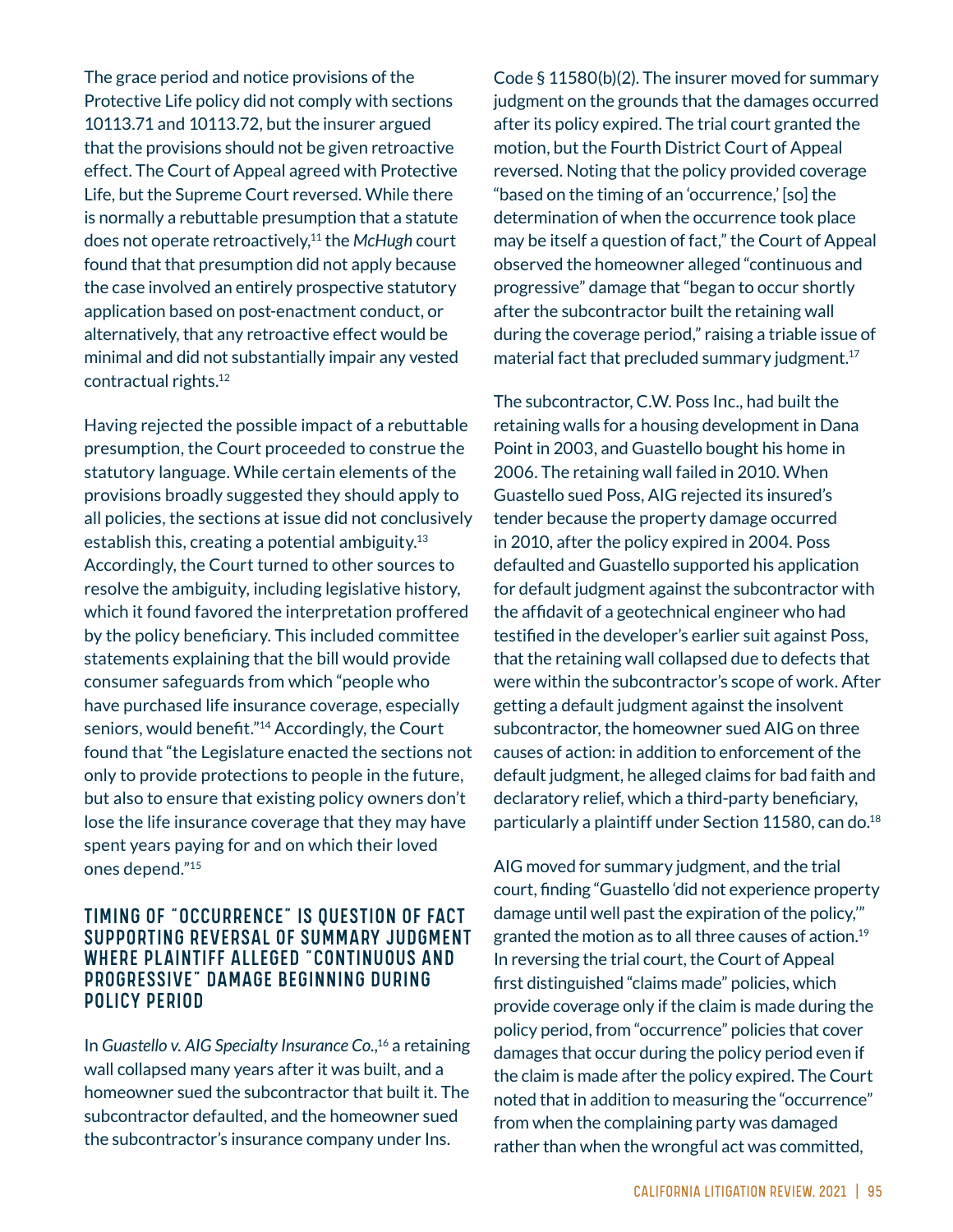"[i]t is also a 'settled rule  $\dots$  when continuous or progressively deteriorating damage or injury first manifests itself' the insurer 'remains obligated to indemnify the insured for the entirety of the ensuing damage or injury.'"20

The Court reviewed the commercial general liability ("CGL") policies AIG issued to Poss, which contained the typical provisions limiting indemnity against a claim for property damage only if "that damage is caused by an 'occurrence' and the damage–not the 'occurrence'–takes place during the policies' effective dates."21 AIG's policies further provided that "[w]here 'continuing or progressive' property damage is at issue, the '"property damage" shall be deemed to be one "occurrence", and shall be deemed to occur only when such . . . "property damage" first *commenced.'*"22

Guastello had supported his opposition to summary judgment with the declaration of an expert witness, a civil engineer who averred that the subcontractor had negligently constructed the retaining wall and that negligence began causing damage to its own work and surrounding properties including the one Guastello later bought within months of the wall's substantial completion in 2003. The declarant continued by testifying the damage from that negligence was continuous and progressive and ultimately resulted in the wall's failure in 2010. This meant "the timing of the alleged 'occurrence' (the alleged damage to Guastello's property) within the meaning of Poss' general liability insurance policies is plainly a disputed issue of material fact."23

Under the homeowner's latent construction defect theory of liability, supported by competent evidence from his expert witness, there was "a triable issue of material fact as to the timing (or triggering) of AIG's coverage under Poss' insurance policies," on which material fact all three of his causes of action were predicated. 24 "Thus, the trial court erred by granting AIG's motion for summary judgment."<sup>25</sup>

#### DISMISSAL OF BAD FAITH CLAIM BROUGHT BY DAUGHTER NOT NAMED AS INSURED UNDER PARENTS' FAIR PLAN POLICY AFFIRMED FOR LACK OF STANDING

Brooke Wexler lived with her parents Kimberly and James Talbot in the Talbots' house. After the Woolsey fire in 2018, her parents made claims for smoke damage on their FAIR Plan policy.<sup>26</sup> Wexler and her parents sued FAIR plan for bad faith, FAIR Plan demurred to her complaint on standing grounds, and the trial court sustained the demurrer and dismissed her claims. In *Wexler v. California Fair Plan Assn.*, 27 the Second District Court of Appeal, over the dissent of one of its three panel members, affirmed because "Wexler was not a *signatory*; she was not an *additional insured*; and she was not a *third-party beneficiary.*"<sup>28</sup> Lacking any contractual relationship with FAIR Plan, the Court held, Wexler could not sue for bad faith.

Even though the FAIR Plan policy covered personal property of Wexler as a member of the family residing with her parents, the Court interpreted that coverage as "a benefit Wexler's parents enjoy. Her parents' benefit does not make Wexler a party to the contract [of insurance]." $29$ 

Because the FAIR Plan policy did not identify Wexler as a named insured or loss payee, and further provided, "[t]his policy does not provide coverage to any person or entity not named here,"<sup>30</sup> the Court concluded she was not an additional insured.

Finally, the Court found Wexler was not a thirdparty beneficiary of the FAIR Plan policy. Applying the three part test set forth by the California Supreme Court in *Goonewardene v. ADP*, LLC,<sup>31</sup> the Court found the language expressly excluding from coverage any unnamed person or entity precluded Wexler from showing a motivating purpose of the contracting parties was to benefit her. And since the Talbots could and did sue, the Court concluded permitting a bad faith action by Wexler was not necessary to effectuate the objectives of the insurance contract.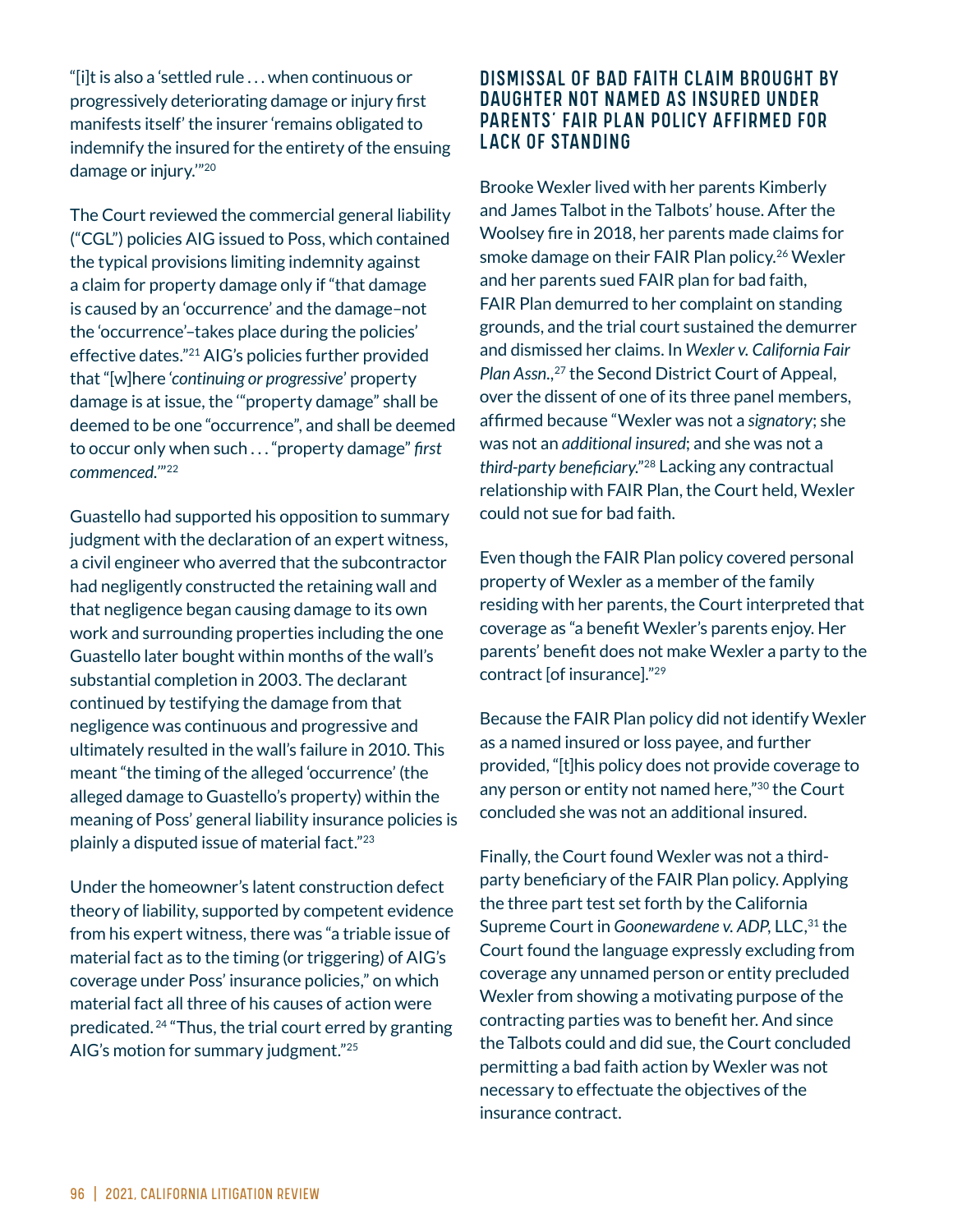The Court rejected Wexler's claim that the policy was ambiguous because it covered her possessions in her parents' home but barred coverage for unnamed persons: "These provisions are unambiguous. They afford coverage to the Talbots and only the Talbots-for the specified contents in their home, including contents owned or used by family members residing there. The no-coverage-forunnamed-persons clause does not absolve FAIR Plan of its duty to cover this property."32

The Court also went to some lengths to dispose of Wexler's argument that her parents had no insurable interest in her personal property at the house. Statute defines "an insurable interest" as "[e]very interest in property, or any relation thereto, or liability in respect thereof, of such a nature that a contemplated peril might directly *damnify* the insured."33 Rather than explain how damage to Wexler's personal property directly damnified (i.e., "cause loss or damage to" $34$  her parents, the Court explored the issue of moral hazard, which, together with gambling, it contended the insurable interest doctrine was meant to eliminate. Because the Talbots were not gambling on the loss of Wexler's personal property when they bought the FAIR Plan policy, nor did that purchase create a moral hazard that would encourage the Talbots to expose her property to excessive risk, the majority believed it was "plain the Talbots had an insurable interest in Wexler's property stored in their house while Wexler lived with them there."35

The Court noted the irony of Wexler, as a plaintiff suing an insurer, advancing the insurable interest doctrine that carriers typically use in their defense against policyholders' claims. "The effect of Wexler's attempted expansion, if successful," the Court warned, "would have been to disadvantage policyholders in other disputes."36

The dissent conveyed its own warning, for multigenerational households or parents whose adult children live with them: "[I]f you, as the homeowner and a named policyholder, try to protect your family members by paying a premium for a policy that purports to provide coverage for the

personal property of resident family members, . . . [and] your family member's personal property is damaged, you will not be able to recover for that damage because you do not have an ownership  $interest$  in that property[, and y] our family member will not be able to recover because the insurance company . . . will be able to deny coverage because you did not identify the family member by name."37

The dissent rejected the majority's reliance on the disclaimer of coverage for anyone not named in the policy. Instead, it viewed Wexler as "an insured by virtue of fitting into an expressly defined category of those for whose benefit the policy was created:" resident family members with personal property on the premises.38

As the dissent saw it, Wexler's parents had no insurable interest in her property, since they suffered no pecuniary loss because of the damage. "In sum," the dissent continued, "FAIR Plan has charged the Talbots a premium for personal property coverage for family members which the Talbots cannot pursue because they lack an insurable interest; it then has argued that the owner of the personal property cannot seek recovery herself."39

The dissent would also have found Wexler to be a third party beneficiary of the FAIR Plan policy, so, "although the contract may not have been made to benefit [her] alone, [she] may enforce those promises directly made for [her]," such as the resident family member coverage.40 The dissent rejected what it described as the majority's "assumptions" about whether benefiting Wexler was a motivating purpose of the Talbots, <sup>41</sup> and concluded that "[g]iven the Talbot's [sic] lack of insurable interest in the damaged property, permitting an action by Wexler is the only way to effectuate the contract's objective."42

It is not clear whether FAIR Plan would pay a named insured's claim for damage to the personal property of a resident family member. The majority seemed to assume it would, while the dissent plainly anticipated FAIR Plan would deny such a claim due to an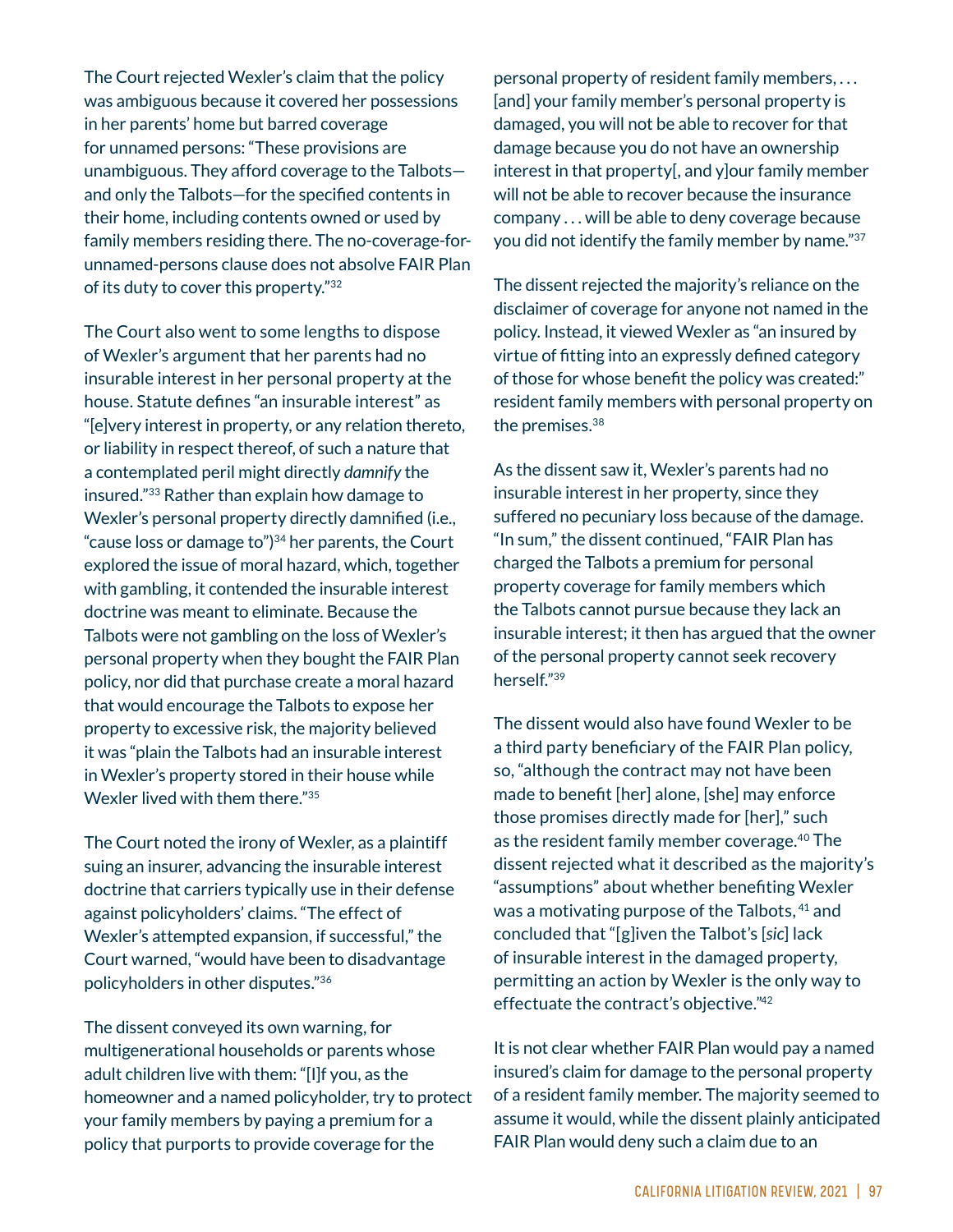asserted lack of insurable interest. Perhaps another case will answer that question.

#### TRIABLE ISSUE OF FACT SUPPORTS DENIAL OF CARRIER'S SUMMARY JUDGMENT MOTION ON LAPSED POLICY

In *Antonopoulos v. Mid-Century Insurance Co.*, 43 Mr. and Mrs. Antonopoulos lost their home in a fire on October 9, 2017, and submitted a claim to their insurance company, Mid-Century, only to have it denied because the insurer had canceled the policy for nonpayment of premium on October 3, six days before the fire. After they paid the past due premium, Mid-Century reinstated the policy. But Mid-Century continued to deny the claim. The insureds sued for bad faith, and both sides moved for summary judgment. The trial court found undisputed facts showed Mid-Century had waived forfeiture of the policy and reinstatement was retroactive, so it denied the carrier's motion and granted the motion of the insureds. The First District Court of Appeal affirmed the order denying Mid-Century's motion, but reversed the judgment in favor of the insureds, because it found there were triable issues of fact regarding the carrier's intent in reinstating the policy.

When it reinstated the policy, Mid-Century issued a "Home Insurance Policy Reprint" that attached a declaration page showing a policy period that included the date of loss, as well as identifying the same properties and insured and the same coverages as in the lapsed policy. Additionally, Mid-Century "adjusted" the dates of coverage by tacking on nine days (the time between cancellation and payment of the past-due premium) to the policy period, without "expressly acknowledging a lapse in coverage that actually spanned the time when the loss occurred."44

Mid-Century argued it could not have covered the fire loss which predated the reinstatement because of the loss-in-progress rule: "when a loss is 'known or apparent' before a policy of insurance is issued, there is no coverage."45 But the Court pointed out "plaintiffs' loss did not occur before the policy was issued, as the policy was renewed on April 8, 2017,

six months before the loss. What occurred postloss, on October 12, was *reinstatement* of the prior policy."46

The Court quoted a respected treatise noting that an insurer may waive forfeiture of policy benefits that might otherwise occur resulting from nonpayment of premium under certain circumstances. "[W]hether an insurer's acceptance of an overdue premium after loss has occurred acts to preserve coverage is ordinarily a question of the insurer's intent in accepting the premium, and whether that intent has been adequately conveyed to the insured."47 And the Court examined the authority on which Mid-Century heavily relied, to find that it recognized an insurer's "discretion to reinstate the policy without a lapse, despite the accident that occurred when the policy was out of force."48

While the Court agreed with the trial court that there were facts that, if proved, would support a conclusion that the carrier had reinstated the policy without lapse, such a conclusion would require a finding as to Mid-Century's intent in accepting the insured's late paid premium, and "the evidence and reasonable inferences raise a triable issue as to whether Mid-Century intended to retroactively reinstate the policy without a lapse. This precludes summary adjudication for Mid-Century—and for plaintiffs."49 So the Court of Appeal reversed the summary judgment for Mr. and Mrs. Antonopoulos, sending them back to the trial court to prove their bad faith claim against their insurer.

#### HOME PROTECTION CONTRACTS DO NOT QUALIFY AS INSURANCE

The Second District Court of Appeal found in *Chu v. Old Republic Home Protection Co., Inc.*50 that home protection contracts do not constitute insurance, and that the breach of such a contract cannot, therefore, support a bad faith claim.

The plaintiffs in *Chu* purchased a "Home Protection Plan" for their condominium, pursuant to which the defendant, Old Republic, agreed to "provide service for covered systems and appliances within the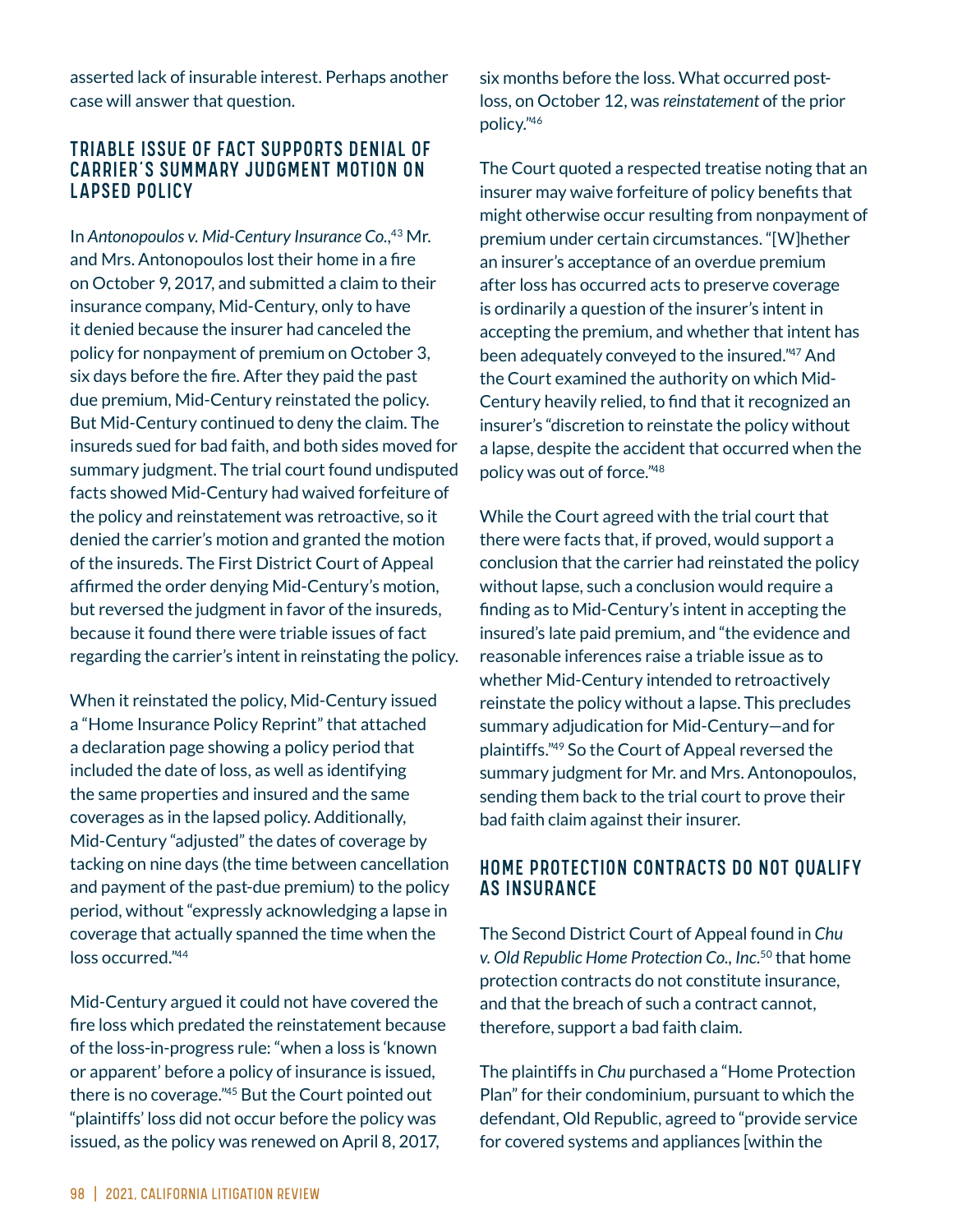condominium] reported as malfunctioning during the term of the  $[contract.]$ "<sup>51</sup> After the contractor selected by Old Republic failed to properly repair the HVAC system, plaintiffs sued for breach of contract, bad faith, and other causes of action. The trial court sustained a demurrer to the bad faith claim and the plaintiffs appealed.

Influenced by the legislative history of the statutes enacted to regulate home protection contracts, the Court of Appeal affirmed.<sup>52</sup> While the Legislature had originally considered treating such contracts as a class of insurance pursuant to an existing Attorney General opinion, it ultimately chose not to do so, instead specifying that only certain provisions of the Insurance Code applied to home protection contracts.

However, that was not the end of the analysis. Citing the California Supreme Court's decision in *Cates Construction, Inc. v. Talbot Partners*, 53 which involved surety bonds, the *Chu* Court engaged in an in-depth evaluation of whether, as a matter of policy, home protection contracts should nonetheless be treated like insurance. First, the Court did not find that buyers and sellers of residential property who enter into home protection contracts lack meaningful bargaining power. Second, the Court found that home protection companies "do not undertake the quasi-fiduciary responsibilities of defending homeowners or settling claims against them."54 Moreover, home protection contracts do not protect against "calamity or catastrophe" in the same way as insurance policies. Finally, the financial requirements that would be imposed on home protection companies if they were treated as insurers would likely drive the majority of them out of business. Since the Court determined that policy considerations did not favor treating home protection contracts as analogous to insurance, it rejected the plaintiffs' attempt to state a claim for bad faith.

# THIRD PARTY POLICIES

#### SUMMARY JUDGMENT FOR CARRIER AFFIRMED FOR DENIAL OF DEFENSE BASED ON INSURANCE CODE SECTION 533.5, REJECTING DUE PROCESS CHALLENGE

In *Adir International, LLC v. Starr Indemnity & Liability Co.*, 55 plaintiff Adir operated the Curacao retail chain in California, Nevada, and Arizona. In 2017, the California Attorney General sued Adir and its CEO for violations of the state's Unfair Competition Law ("UCL") and False Advertising Law ("FAL"), alleging unfair and misleading business tactics targeting the chain's mainly low-income, Spanish-speaking customers. The complaint sought restitution, civil penalties, costs of suit, and other equitable relief. Adir tendered the complaint to its insurer, Starr, which agreed to defend under a reservation of rights. But in March 2019, the Attorney General warned Starr it was violating Ins. Code sec. 533.5 ("Section 533.5"), which prohibits insurance to indemnify (subdivision (a)) or defend (subdivision (b)) in UCL or FAL actions brought by the Attorney General. Starr withdrew its defense and reserved its rights to seek reimbursement of its payments to that date.

Adir sued Starr in state court, and Starr removed the case to federal court, where it moved for summary judgment. The District Court granted Starr's motion, finding that Section 533.5 "clearly and explicitly establishes that there was no potential for coverage and, consequently, no duty to defend in the underlying action," and that "because 'there is no duty to defend, there can be no duty to indemnify.'"56 The District Court subsequently awarded Starr reimbursement of over \$2 million.

On appeal, Adir argued Section 533.5 violated the due process rights of policyholders, under the Fifth and Fourteenth Amendments to the U.S. Constitution, because the statute interferes with their ability to fund and retain the counsel of their choice. The Ninth Circuit acknowledged that "California has stacked the deck against defendants" by invoking the state's power to deny Adir insurance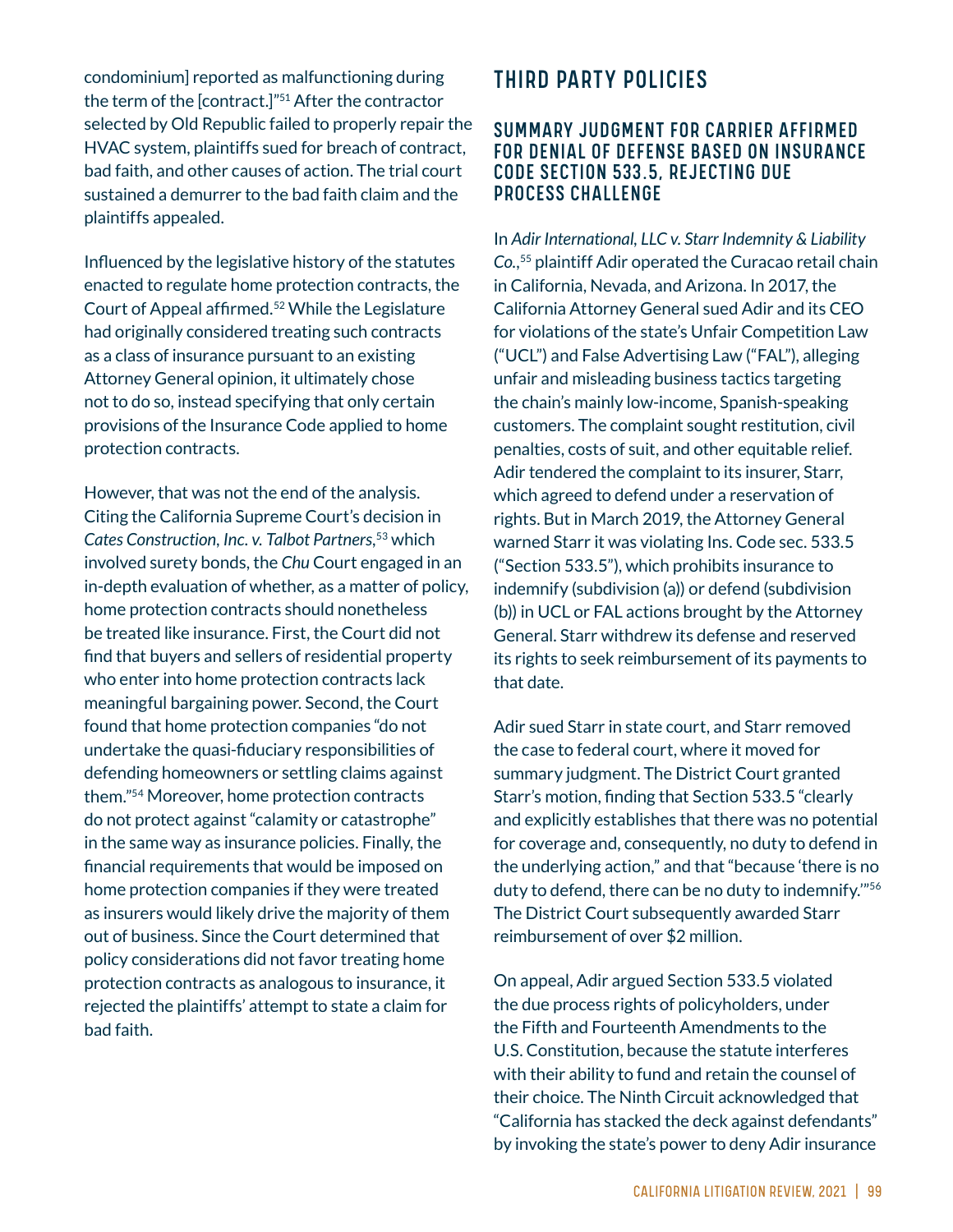coverage that Adir paid for, without having yet proved any of the allegations of its complaint.<sup>57</sup> But after reviewing authority that has "generally acknowledged a civil litigant's Fifth Amendment due process right to retain and fund counsel of their choice," 58 and the language and purpose of Section 533.5, the Court concluded Section 533.5 did not violate that right.

Compared to the "much more robust Sixth Amendment right to counsel," the Court said that the Fifth Amendment "due process right to retain counsel in civil cases appears to apply only in extreme scenarios where the government substantially interferes with a party's ability to communicate with his or her lawyer or actively prevents a party who is willing and able to obtain counsel from doing so."59 The Court declined to "enlarge the limited due process right to retained counsel to include a constitutional right to use insurance proceeds to pay for legal fees."<sup>60</sup>

"At the end of the day," the Court opined, "California's law only makes it harder, though not necessarily impossible, for a civil litigant to retain the counsel of their choice."61 Ultimately, because Adir had not alleged Section 533.5 prevented it from retaining counsel at all, the Court ruled that Adir's facial challenge to the statute must fail.

#### COMPLAINT FOR DECLARATORY RELIEF ON RIGHT TO CUMIS COUNSEL PROPERLY RESOLVED AS A MATTER OF LAW

The plaintiff insureds in *Nede Management Inc. v. Aspen American Ins. Co.*62 sought a declaration that they had been entitled to "*Cumis* counsel"63 (i.e. independent defense counsel paid for by the insurance company) in connection with an underlying bodily injury claim. In defending a complaint for wrongful death arising out of a fire at property owned by the insureds, Aspen reserved its right not to pay any judgment in excess of the \$1 million policy limit and not to pay punitive damages.64 The insureds contended that these reservations, as well as instances of appointed counsel allegedly failing to properly defend them, gave rise to a right

to independent counsel under Civil Code section 2860. Among other things, the plaintiffs accused appointed counsel of "unremitting hostility" because he believed they would be bad witnesses.<sup>65</sup> The trial court sustained a demurrer to the complaint without leave to amend.

On appeal, the Second Appellate District found that the type of reservations issued by Aspen did not give rise to a right to independent counsel under section 2860(b), which specifically provides that no conflict shall be deemed to exist as "to allegations of punitive damages or . . . because an insured is sued for an amount in excess of the insurance policy limits." As to the insureds' assertion that appointed counsel failed to properly defend them, thereby giving rise to a right to independent counsel, the Court noted that "they misunderstand the nature of the right to independent counsel under section 2860."<sup>66</sup> The right arises from conflicts of interest created by counsel's dual representation of the insurer and insured where an issue in the underlying litigation may determine coverage. Mere complaints about how appointed counsel is handling the case do not suffice.

The reason that this case was unique really involved a matter of civil procedure. The *Nede* court noted that the plaintiff's complaint technically was not subject to demurrer, since it adequately pled a case or controversy subject to declaratory relief. However, since the plaintiff was not entitled to *Cumis* counsel as a matter of law based on the facts as pled, the plaintiff was not prejudiced by the sustaining of the demurrer and the court simply modified the judgment to make that declaration.<sup>67</sup> This sparked a concurring opinion which encouraged the resolution of declaratory relief claims on demurrer where such claims can be adjudicated based on the undisputed facts alleged in the complaint.<sup>68</sup>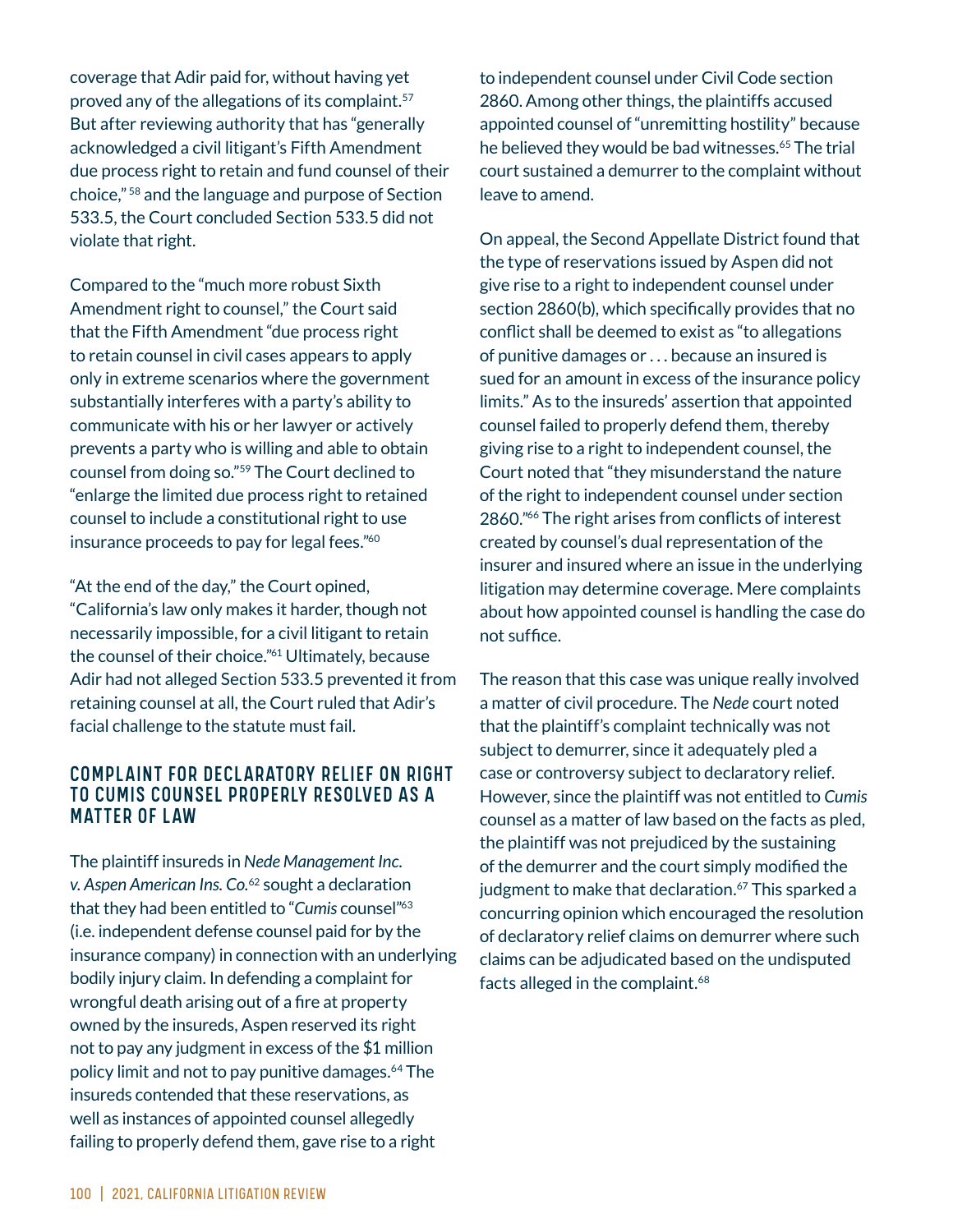## BAD FAITH

#### BAD FAITH JUDGMENT REVERSED WHERE SPECIAL VERDICT FAILED TO ASK ABOUT REASONABLENESS OF INSURER'S CONDUCT

The most significant bad faith case of the year was probably *Pinto v. Farmers Insurance Exchange*. 69 The Second District Court of Appeal reversed a \$9,935,000 jury verdict based on the carrier's failure to accept a reasonable policy limits settlement demand, even though the trial court had given the standard CACI instruction. The Court in essence created a new element of a bad faith-failure to settle claim: That in failing to accept a reasonable settlement offer, the carrier acted unreasonably.

The facts were messy. Plaintiff Alexander Pinto was paralyzed after a pickup truck he was riding in with three other people flipped and rolled on the way back from a party in Lake Havasu, Arizona. There was evidence that drugs and alcohol were involved. Farmers' insured wasn't the driver, and the license of Dana Orcutt, the person the insured and the Arizona police report identified as the driver, was suspended at the time of the accident because of a DUI.

Pinto's attorney made a demand for the \$50,000 policy limits with a 15 day deadline. In addition to the payment, Pinto demanded a declaration that the insured had not been acting in the course and scope of employment when the accident happened, and a copy of any applicable insurance policy. Farmers' adjuster forwarded the offer to its named insured and Orcutt the next day. Farmers had difficulty contacting Orcutt, but a private investigator it hired reached her, and Orcutt told the investigator she was not acting in the course and scope of employment and she had no other insurance. But she never gave a declaration to that effect.

On the 14th day, Farmers tendered the limits "to resolve Pinto's claims 'against any and all insureds under the policy,'" which Pinto's attorney agreed included both Farmers' named insured and Orcutt, presumed to be a permissive driver.<sup>70</sup> Before close of business on the 15th day, Farmers hand delivered to

Pinto's lawyer's office a letter accepting his offer and enclosing a check for \$50,000, with a form releasing its insured and the permissive driver. Farmers also faxed a declaration from its insured, but none from the permissive driver, though Farmers' counsel had told Pinto's lawyer Orcutt said she had no other insurance.

Pinto rejected the tender because, "Farmers apparently failed to perform even the most perfunctory investigation and consequently has been unable to provide my client with the most basic and critical information set forth in his offer: reasonable proof of Ms. Orcutt's complete policy limits and course and scope status.... [M]y client, with his astronomical medical bills and devastating injuries, would be a fool to accept Farmers' \$50,000.00 without knowing the exhaustive policy limits or course and scope[] status of Ms. Orcutt.  $[\P]$ .... Suit will soon be filed so that my client can discover that information which Farmers failed to provide."71

Pinto sued Farmers' named insured and Orcutt, and settled for an assignment of rights against Farmers, "an agreement that . . . the settlement would be treated as the equivalent of a \$10 million judgment," and a \$65,000 payment (Farmers' policy limits plus those of another policy that covered Orcutt).72 Pinto then sued Farmers, alleging Farmers' failure to accept his settlement demand was a breach of the duties of good faith and fair dealing it owed to the named insured and Orcutt.

The case went to trial, and Farmers argued Pinto had to prove it acted unreasonably in failing to accept his demand. The trial court rejected that argument, and the case went to the jury on a special verdict form patterned on CACI No. 2334, which lists three elements of a claim for bad faith failure to settle: 1. The insured was sued for a covered claim, 2. The Carrier failed to accept a reasonable settlement demand within policy limits, and 3. A judgment exceeding policy limits was entered against the insured.73

The jury found Pinto made a reasonable demand, Farmers failed to accept it, and an excess judgment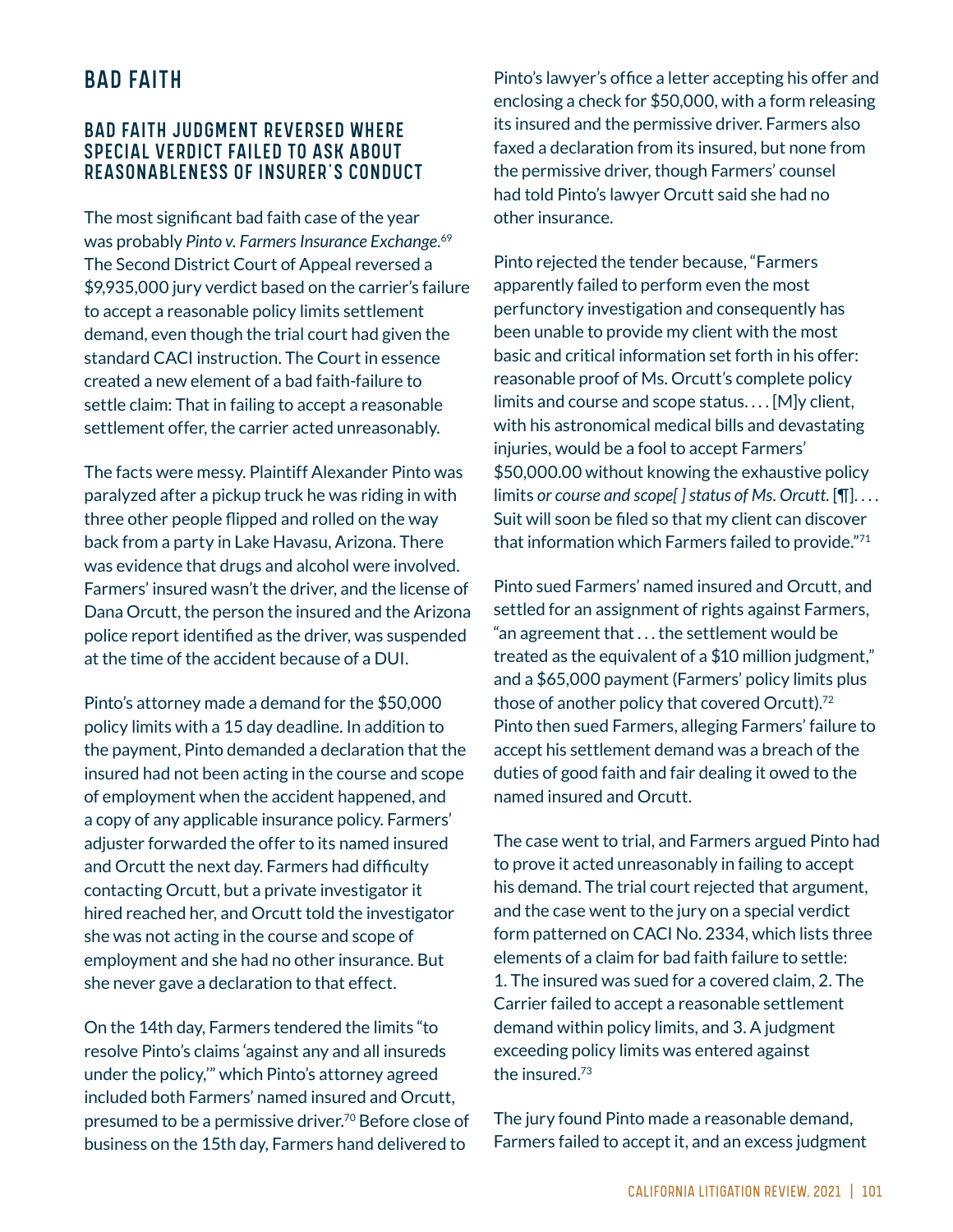was entered against Farmers' named insured and Orcutt. The jury also found Orcutt failed to cooperate with Farmers, despite Farmers' reasonable efforts to obtain her cooperation, and her lack of cooperation prejudiced Farmers. The jury did not make a finding that any of Farmers' conduct was unreasonable, and Farmers argued in post-verdict motions that the findings about Orcutt's conduct established it had not acted unreasonably and couldn't be held liable for bad faith. The trial court rejected Farmers' arguments and entered judgment for \$9,935,000.

On appeal, the Court noted no finding or evidence that Farmers acted unreasonably, and framed "[t]he issue [as] whether, in the context of a third party insurance claim, failing to accept a reasonable settlement offer constituted bad faith per se. We conclude it does not."74

The Court started from the principle that, as it stated in a heading, "Bad Faith Requires a Finding that the Insurer Acted Unreasonably," quoting authority defining the "critical issue [as] the reasonableness of the insurer's conduct under the facts of the particular case," and concluding liability required evidence establishing "that the failure to settle was unreasonable."75 Because "[a]n insurer's duty to accept a reasonable settlement offer is not absolute," the Court continued, "failing to accept a reasonable settlement offer does not necessarily constitute bad faith. ' $|T|$ he critical issue is . . . the basis for the insurer's decision to reject an offer of settlement."<sup>76</sup> "A claim for bad faith based on the wrongful refusal to settle thus requires proof the insurer unreasonably failed to accept an offer."77

The Court approached the matter before it as concerning "[t]he correctness of a special verdict ... subject to de novo review."78 This turned out to be crucial, as, after deciding "[t]he special verdict here was facially insufficient to support a bad faith judgment because it included no finding that Farmers acted unreasonably in failing to accept Pinto's settlement offer,"79 the Court addressed the proper remedy.

Because "[t]he jury was neither asked to nor did find that Farmers acted unreasonably or without proper cause in failing to accept Pinto's settlement offer  $\mathsf{I}$ , and a cause of action for bad faith requires a finding that the insurer acted unreasonably," the Court concluded that "the absence of such a finding precludes judgment for the plaintiff on that claim."80 Remanding to the trial court for findings on whether Farmers had acted unreasonably would have been extremely difficult. And there were findings that suggested Farmers' conduct was reasonable– particularly those relating to Orcutt's cooperation. But reversing a \$10 million judgment after jury trial is a harsh remedy–even if "[t]he plaintiff 'bear[s] the responsibility for a special verdict submitted to the jury on [his] own case."81

This is particularly so when the jury instruction drafted by the Judicial Council omits the element on which the Court of Appeal based its reversal. "Although CACI No. 2334 describes three elements necessary for bad faith liability, it lacks a crucial element: Bad faith. To be liable for bad faith, an insurer must not only cause the insured's damages, it must act or fail to act without proper cause, for example by placing its own interests above those of its insured."82

The Court of Appeal concluded, however, "the defective verdict was accomplished at Pinto's behest," because he not only "fail[ed] to propose an appropriate verdict, he also vigorously opposed Farmers' attempts to clarify the erroneous verdict."83 So, the Court decided "[t]he proper remedy is to vacate the judgment and enter a new judgment for Farmers."84

Is amendment of CACI No. 2334 imminent?

#### SUMMARY JUDGMENT FOR CARRIER SUED FOR BAD FAITH REVERSED DUE TO ISSUES OF TRIABLE FACT REGARDING DELAY IN RESPONDING TO SETTLEMENT DEMAND

In *Hedayati v. Interinsurance Exchange of the Automobile Club*, 85 Auto Club's insured, Maurice Vanwyk, ran a red light and struck Maryam Hedayati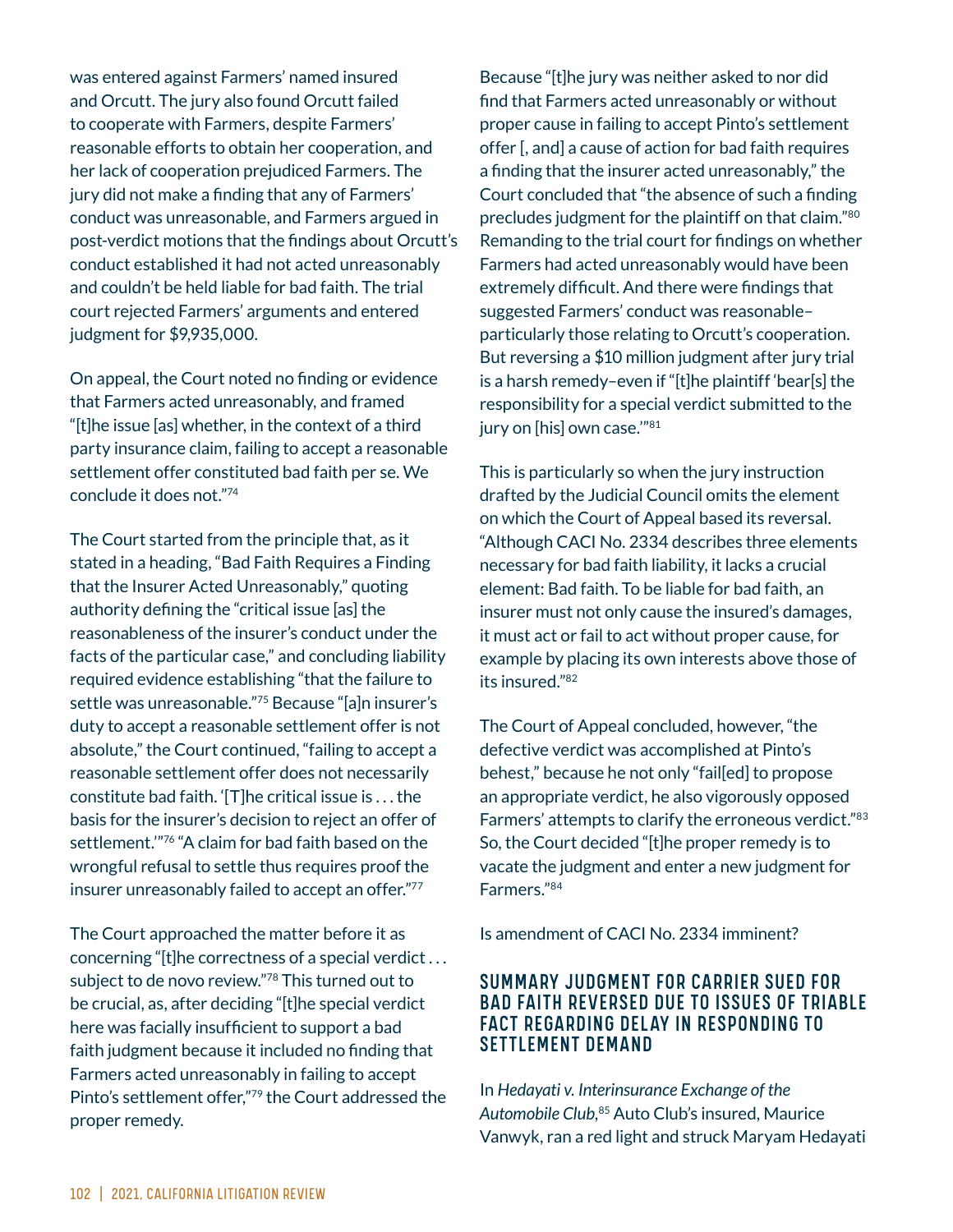in a crosswalk, catastrophically injuring her. The insured driver notified Auto Club immediately and authorized disclosure of his \$25,000 policy limits, which he told Auto Club were the only insurance or assets he had. Auto Club initially responded to Ms. Hedayati's lawyer's settlement communications by declining to disclose its insured's policy limits, and even after it provided that information, it gave no written proof. Nor did Auto Club give the lawyer a copy of its insured's written declaration of no assets or of his policy. Although its adjustor immediately recognized Ms. Hedayati's claim would likely exceed policy limits, and its insured requested it move quickly to settle, Auto Club failed to settle within policy limits and Ms. Hedayati got a judgment against Mr. Vanwyk for \$26,000,000, with an assignment of his bad faith claim, which she then brought against Auto Club.

Auto Club moved for summary judgment. The trial court granted the motion, "finding that '[d] efendant has shown that it did not commit any acts that would constitute a breach of the covenant of good faith and fair dealing  $\dots$  [because] it never rejected any of plaintiff's settlement demands."86 Ms. Hedayati appealed, and the Fourth District Court of Appeal, viewing the record de novo in the light most favorable to her, "disagreed with the trial court's evaluation of the evidence" as insufficient to persuade a "reasonable trier of fact [to] find a breach of the covenant of good faith and fair dealing" if she could establish the facts at trial.<sup>87</sup> So it reversed.

The Court recited the facts in some detail. The accident happened on October 1, 2012, and Mr. Vanwyk reported it to Auto Club the next day. Auto Club's mobile adjustor drove to Mr. Vanwyk's home to interview him in person. Within days, Auto Club's files showed it had concluded "our \$25K limit is gone."88 Ms. Hedayati's attorney contacted Auto Club about two weeks after the accident, while she was still unconscious and on life support, and he asked for the policy limits, which Auto Club refused to disclose. The adjustor's notes suggested he had phoned Ms. Hedayati's attorney sometime before 8 o'clock on October 19th to make a policy limits offer, but the attorney denied ever receiving the

call, and Auto Club's records appeared to contradict that suggestion.

The facts that appeared most salient to the trial court's granting of summary judgment were that on November 20, 2012, the Tuesday before Thanksgiving, Ms. Hedayati's lawyer sent Auto Club a letter offering to settle her claims for the \$25,000 policy limits, which an adjustor had disclosed in a letter sent about three weeks before. The settlement offer required "strict adherence to each and every term and condition of this offer," which included that the attorney must receive written acceptance via UPS or Federal Express within 7 days, on or before Monday, November 27, 2012. The settlement offer was delivered the day before Thanksgiving. Auto Club blew the deadline, and first contacted Ms. Hedayati's attorney on November 28th, to ask for an extension of time to respond to the offer, which he refused because it had already expired.

Auto Club argued "that given the Thanksgiving holiday, the week-long time limitation Hedayati set for acceptance of her settlement offer was unreasonable as a matter of law  $[and] \dots$  its failure to accept the offer therefore cannot be deemed unreasonable."89 The trial court embraced that argument, dismissing "plaintiff's self-imposed, arbitrary deadline to a demand defendant received the day before Thanksgiving."90 Because the trial court found "there was no real reason for the megashort deadline," it concluded "no reasonable trier of fact could conclude Auto Club's conduct in failing to meet the clear terms of Hedayati's settlement offer and secure a release constituted a breach of its duties to Vanwyk under his liability policy."91

The Court of Appeal, however, noted that Ms. Hedayati alleged in her complaint Auto Club had breached its duty to communicate with its insured by failing to convey her settlement offer to him. The appellate court observed whether such a failure was reasonable was a question of fact, which Auto Club did not address with any evidence, such as that the insured was "incommunicado, nonresponsive, or could not be contacted by Auto Club between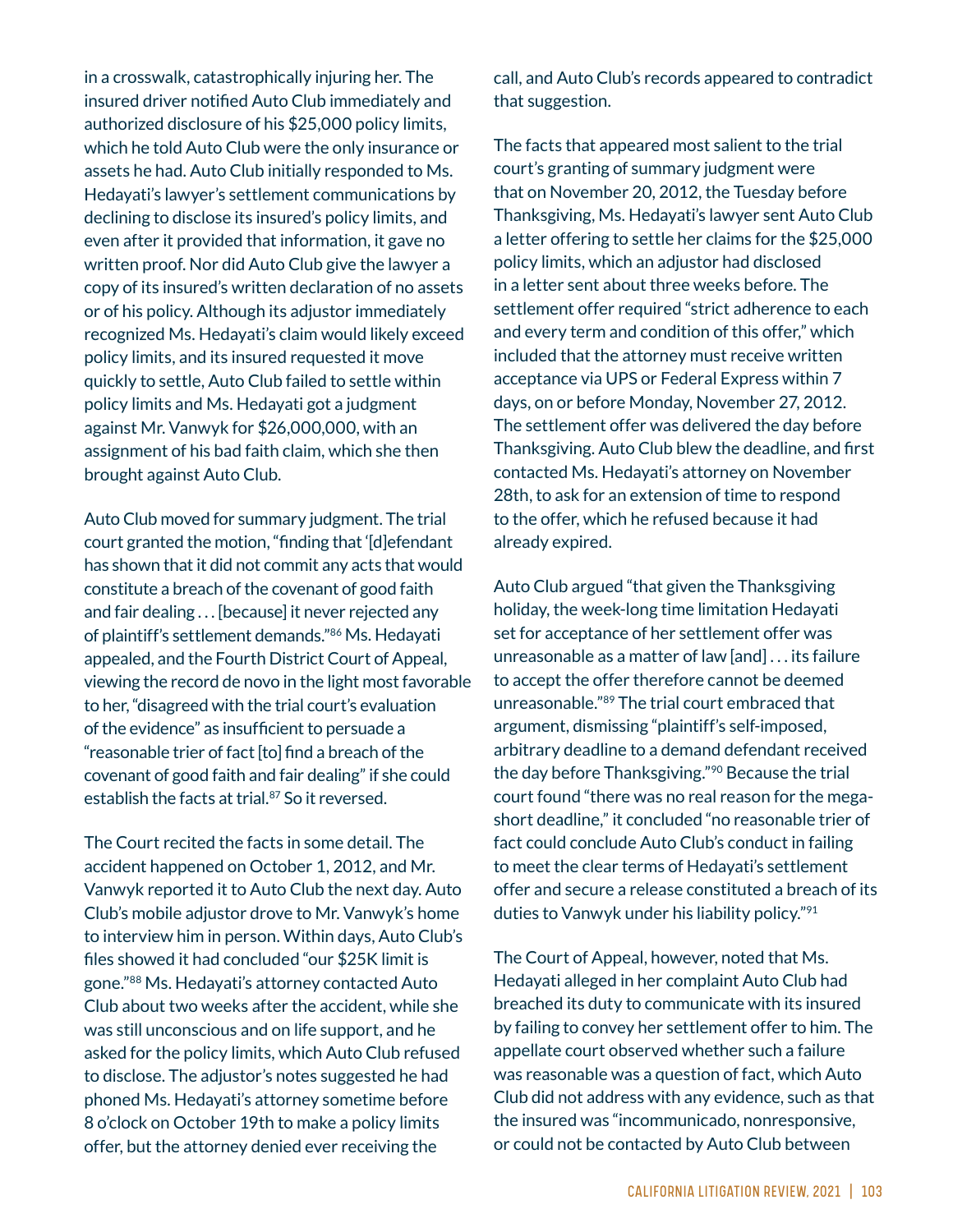November 21 and November 26, 2012, to convey and discuss Hedayati's settlement offer."92 By failing to address in its motion for summary judgment an issue raised in the complaint, Auto Club had failed to meet its initial burden to show the action had no merit and shift the burden to the plaintiff to oppose summary judgment.

The Court also observed "whether a seven-day demand was reasonable is for the trier of fact to determine; a short time limit attached to a settlement demand may or may not be reasonable under the circumstances of a given case." $93$ Reviewing the events that transpired between October 2nd and the date of the offer, the Court observed, "a reasonable trier of fact could find that by November 20th Hedayati's counsel had good reason to draw 'a line in the sand' with his tight settlement conditions."94

The opinion may be read as implicitly rebuking the trial court's embrace of the carrier's skepticism about the deadline plaintiff's counsel set. It seems to stand apart from the many cases rejecting attempts to "set up" insurers to "blow the lid off" policies. But the Court really side-stepped that issue with its focus on Auto Club's failure, as alleged in the complaint and unrefuted by Auto Club, to communicate the settlement offer to its insured. Even though the Court, in reviewing summary judgment, "expressed no opinion on the ultimate merits of Hedayati's bad faith claim"—and it even cited *Pinto v. Farmers Ins. Exchange* for the proposition that "[a] facially reasonable [settlement] demand might go unaccepted due to no fault of the insurer, for example if some emergency prevents transmission of the insurer's acceptance"95—the carrier's failure to communicate supported the bad faith allegations, and may be the aspect of the opinion most likely to apply in future cases.

#### SUMMARY JUDGMENT FOR INSURER REVERSED ON BAD FAITH FAILURE TO SETTLE CLAIM WHERE CARRIER FAILED TO RESPOND TO SUBROGEE'S LETTER DEMANDING PAYMENT IN EXCESS OF POLICY LIMITS

In *Planet Bingo LLC v. Burlington Insurance Co.*, 96 an electronic gaming device designed and supplied by Burlington's insured, Planet Bingo, caused a fire in a bingo hall in London, England. The insured notified its carrier in 2009, and after more than two years, Burlington closed its file, even though Planet Bingo alleged it lost business as a result of "getting known as a deadbeat" while Burlington spent years investigating the fire claim without paying it. $27$ 

In July 2014, three years after Burlington had closed its file, its insured got a letter from counsel for a carrier for the distributor of Planet Bingo's device, saying it had settled with the bingo hall's operator for £1.6 million, and demanding indemnity from Planet Bingo. The letter invited Planet Bingo to enter into "discussions and negotiations or mediation  $\dots$  [w] ith the objective of avoiding the costs of litigation."<sup>98</sup> Planet Bingo notified Burlington but it rejected tender because it was not made in a suit filed in the United States or Canada. In a previous appeal, the Court of Appeal held there would be coverage for a suit filed in the appropriate forum, after which, "[I]o and behold, just such a suit was then filed."99

Burlington defended that suit and settled it for policy limits of \$1,000,000, rendering Planet Bingo's claims for failures to defend and indemnify moot. The insured maintained claims, however, based on Burlington's prelitigation claims handling, i.e., inadequate investigation and failure to settle sooner as a matter of claim avoidance strategy: Planet Bingo alleged Burlington denied coverage on forum grounds in the hope that claimants would sue its insured in the United Kingdom and the carrier could escape coverage.

Burlington moved for summary judgment on multiple grounds, including that it had no prelitigation duty to settle because it had not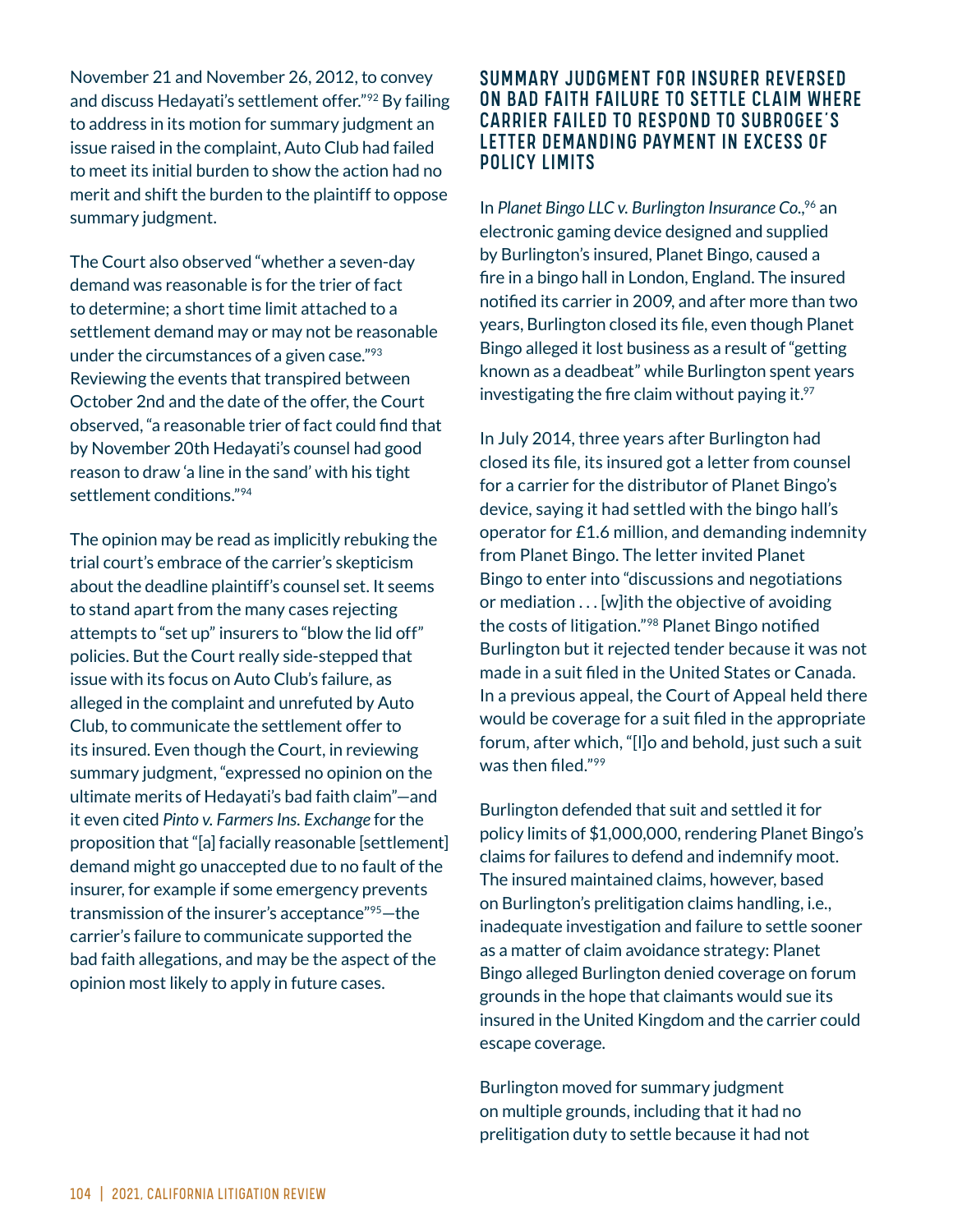received a settlement demand within policy limits. The trial court granted Burlington's motion and entered judgment for the defense. The Fourth District Court of Appeal reversed.

The appellate court acknowledged that a settlement offer within policy limits was never actually on the table. But Planet Bingo presented the testimony of an expert on claims handling establishing that a letter like the one Planet Bingo received in July 2014 "is routine in industry practice and offers a clear invitation to negotiate a settlement for less than that amount," consistent with what the expert called a "very well[-]known industry custom in such subrogation claims of accepting policy limits for a full release o[f] the insured." $100$  Planet Bingo claimed Burlington's failure to settle for policy limits before litigation damaged its business reputation and ultimately destroyed its business in the United Kingdom. In reversing the trial court, the Court of Appeal analyzed whether Burlington's failure to pursue the subrogation demand letter's invitation to discuss or negotiate plaintiff's claim could support a bad faith claim for failure to settle.

The Court acknowledged that "the duty of good faith compels acceptance of a settlement offer only if the offer is *within* the insurer's policy limits."101 But it also noted "a formal settlement offer is *not* an absolute prerequisite to a bad faith action."102 According to the Court, the authorities established that "the existence of an opportunity to settle within the policy limits can be shown by evidence other than a formal settlement offer."103 The testimony of Planet Bingo's expert "raised a triable issue of fact as to whether the letter represented an opportunity to settle within the policy limits."104

But, the Court observed, "[r]ather than respond to the letter, less than a month later, Burlington denied coverage, despite the existence of at least a potential for coverage."105 By denying coverage instead of responding to the subrogation demand letter under such circumstances, Burlington "could be liable for bad-faith claims handling, including failure to settle."106

#### ORDER DENYING INSURER'S MOTION TO COMPEL ARBITRATION OF UNDERINSURED/UNINSURED MOTORIST CLAIM REVERSED DESPITE BAD FAITH CLAIM

In *McIsaac v. Foremost Ins. Co.*, 107 Brett McIsaac had motorcycle insurance with Foremost. The Foremost policy included an uninsured/underinsured motorist ("UIM") endorsement with a clause based on Insurance Code § 11580.2, subd. (f) ("Section 11580.2"), requiring arbitration if the insured and the carrier did not agree whether the insured "is legally entitled to recover damages under this coverage or  $\dots$  as to the amount of damages." $108$ 

McIsaac had an accident with an underinsured driver at the end of September 2018, and he filed a claim under the policy's UIM coverage the next month. In March 2019, the carrier made a settlement offer, and McIsaac served an arbitration demand in April 2019. The carrier's lawyer responded with a letter suggesting the parties do basic discovery before going through the time and expense of selecting an arbitrator to see if they could settle the claim, and defendant sent McIsaac written discovery and noticed his deposition. McIsaac never responded to the discovery or appeared at deposition, and in October 2019, he sued Foremost for "(1) breach of contract, (2) unjust enrichment, (3) breach of the covenant of good faith and fair dealing, and (4) bad faith."109

The carrier filed a petition to compel arbitration and stay the action. The trial court denied the petition, observing that "arbitration 'applies only to disputes over whether the insured is entitled to recover and, if so, the amount of recovery,'" and citing to authority that the arbitration provision of Section 11580.2 does not apply to bad faith claims.110 The carrier appealed the order,<sup>111</sup> and the First District Court of Appeal reversed.

The Court noted the mandatory nature of Code of Civ. Proc. § 1281.2, absent waiver, grounds for rescission, or the involvement of a third party and the possibility of conflicting rulings. The Court also cited case law putting on the party opposing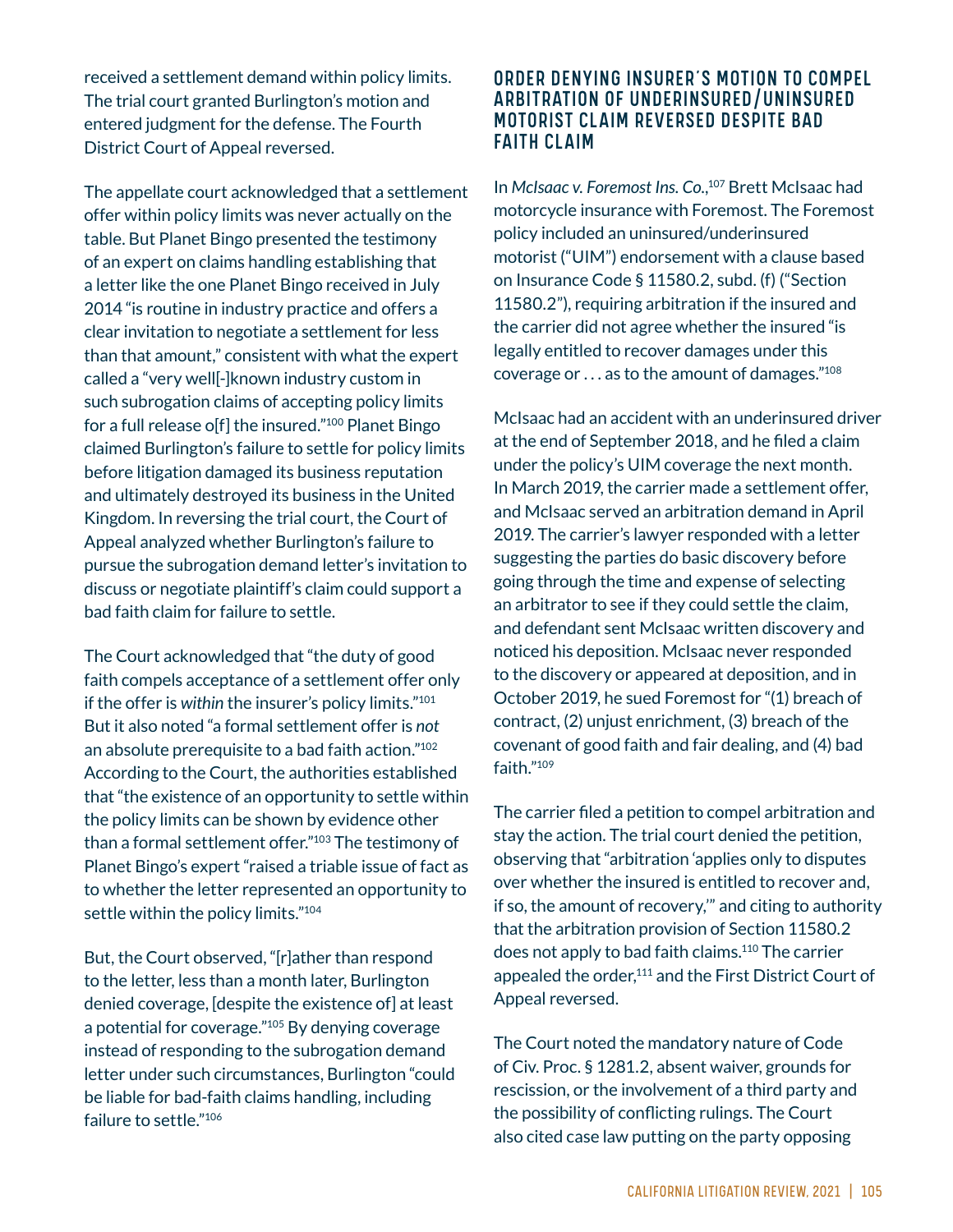arbitration the "burden to demonstrate that [the] arbitration clause *cannot* be interpreted to require arbitration of the dispute."112

While the Court acknowledged an insurer's contractual right to arbitrate the value of a UIM claim does not prevent the insured from suing for bad faith, it pointed out Foremost sought to arbitrate not McIsaac's bad faith claim, but only the amount of UIM damages, and an order staying the litigation until arbitration concluded. "[P]laintiff is free to litigate his bad faith claim after the arbitration takes place."113

# INSURER V. INSURER

#### ENTITLEMENT TO EQUITABLE SUBROGATION DOES NOT TRANSFORM LEGAL CLAIMS AGAINST THIRD PARTIES INTO EQUITABLE CLAIMS

In *Berg v. Pulte Home Corp.*, 114 the Third District Court of Appeal analyzed the question of whether an entitlement to equitable subrogation, as opposed to the underlying action itself, determines the right to a jury trial. Pulte Home Corp. ("Pulte"), a general contractor, was sued by homeowners for allegedly violating building standards, breach of contract, and breach of express warranty. St. Paul Mercury Insurance Company ("St. Paul") defended Pulte as an additional insured under a general liability policy.

Pulte had an agreement with its subcontractors whereby they each agreed to "indemnify and defend Pulte against all liability and claims, judgments, suits or demands for damages to persons or property arising out of, resulting from, or relating to that subcontractor's performance of the work under the Agreement and any Contractor Project Agreement."115 It was undisputed in *Berg* that there were alleged damages that resulted from or related to each of the subcontractors' work for Pulte.

St. Paul thereafter sought reimbursement for the defense of St. Paul from three of these subcontractors through equitable subrogation. This claim rested on the assertion that the subcontractors were in breach of their contract with Pulte. The trial court found that St. Paul had proven all elements of its equitable subrogation claim. Damages were awarded and determined by a jury trial in a second phase.

St. Paul appealed, arguing that there is no right to a jury trial in an equitable subrogation case because it is a claim in equity. This argument relied on a conclusion reached by the Fourth District Court of Appeal in *Pulte Home Corp. v. CBR Electric, Inc.*, 116 that no jury trial right exists in such an equitable subrogation action. However, the *Berg* court reasoned that, "an insurer's entitlement to equitable subrogation does not transform its insured's legal claims against third parties into equitable ones."117 Therefore, it disagreed with the conclusion reached in *CBR Electric*.

The *Berg* Court reasoned that equitable subrogation consists of two phases: entitlement and enforcement. The first phase (entitlement) asks whether the insurer is entitled to equitable subrogation, and the *Berg* court concluded such an inquiry is appropriately performed by a trial court sitting as a court of equity. In the second phase (enforcement), where the question is whether the insurer prevails against the third parties, the Court reasoned that the right to a jury trial was dependent on the nature of the underlying claim. If the underlying claim is legal, then a jury trial is appropriate. Since St. Paul's claim in *Berg* was based on breach of contract—a legal claim—the Court affirmed the decision to grant a jury trial.

#### INSURER CLAIMING IT HAD NO DUTY TO DEFEND ENTITLED TO SUE OTHER INSURERS FOR EQUITABLE CONTRIBUTION AND EQUITABLE INDEMNITY TO RECOVER DEFENSE COSTS

Travelers Indemnity Co. ("Travelers") defended a general contractor ("TFM") in a construction defect lawsuit pursuant to a policy issued to one of the subcontractors, Calvac Paving ("Calvac"). In *Travelers Indemnity Co. v. Navigators Specialty Ins. Co.*, 118 seeking declaratory relief, equitable contribution and equitable indemnity, Travelers sued Navigators, which had issued a general liability policy to another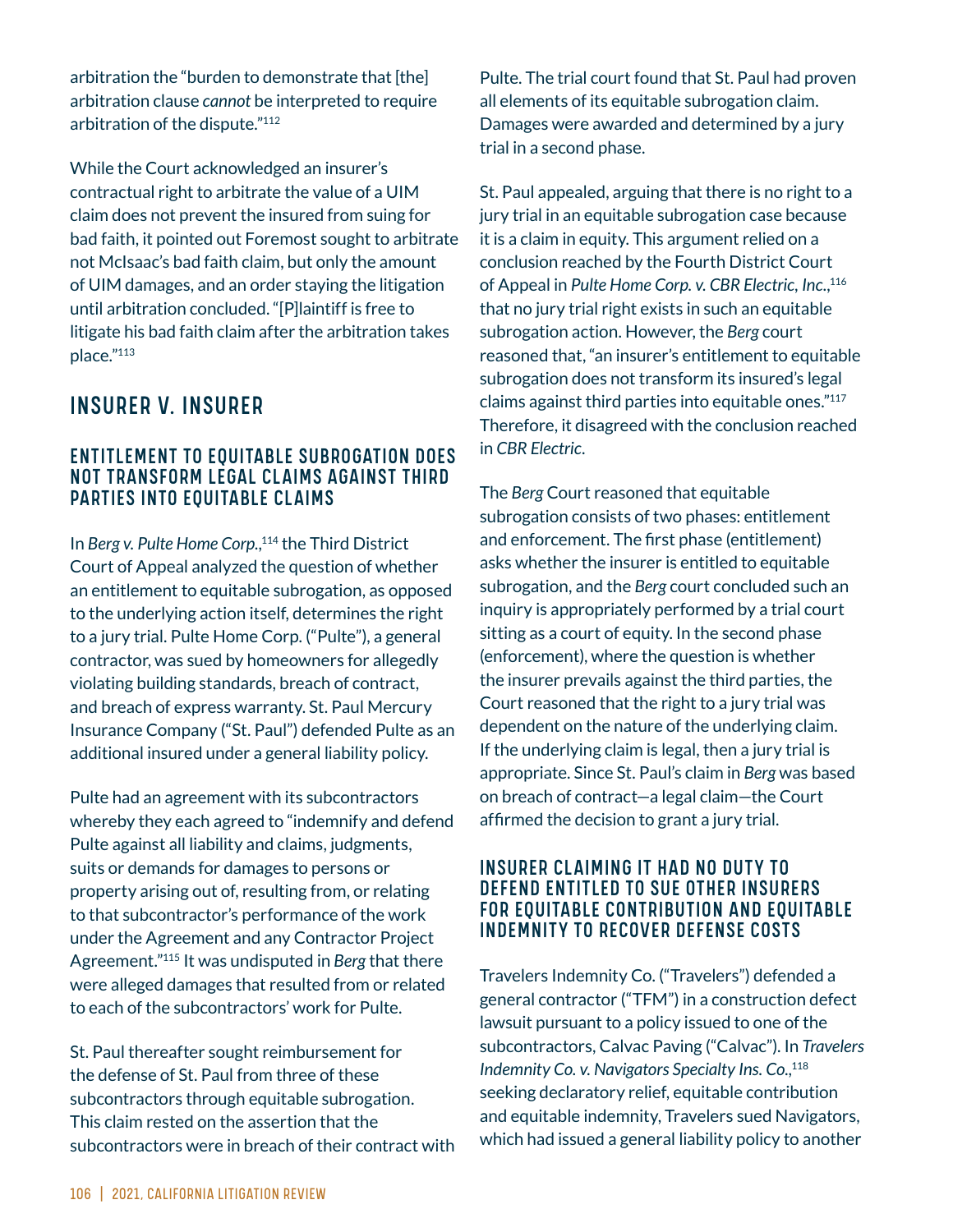subcontractor, and Mt. Hawley Insurance Company ("Mt. Hawley"), which had insured the general contractor. Travelers subsequently determined that, because TFM and Calvac had entered into a backdated subcontractor agreement, it had no duty to defend TFM, and amended its complaint to seek total reimbursement from Navigators and Mt. Hawley.

The trial court sustained demurrers to Travelers' complaint without leave to amend, finding that (1) the declaratory relief cause of action failed because the underlying action was concluded; (2) the equitable indemnity cause of action failed because defense costs are not the proper subject of such a claim; and (3) the equitable contribution claim failed because Travelers alleged it had no duty to defend, and therefore failed to plead it had the same liability and risk as the defendants.<sup>119</sup> The Fourth District Court of Appeal reversed as to both the equitable contribution and equitable indemnity claims.

With respect to equitable contribution, the Court found that the complaint, on its face, contained allegations sufficient to state a claim. All that is required is an allegation that "several insurers are obligated to indemnify or defend the same loss or claim, and one insurer has paid more than its share of the loss or defended the action without any participation by others."120 Travelers' allegation that it had defended TFM based on a good faith belief it had a duty to do so sufficed. Nor did Travelers' allegation that it in actuality owed no duty to defend disqualify it from seeking equitable contribution. Whether it had a duty to defend was a "*legal allegation* that was to be resolved in the course of the litigation, not a factual allegation that should be treated as true for the purpose of a demurrer."121

As to equitable indemnity, the Court rejected the argument that the concept did not apply because Travelers and Mt. Hawley were not joint tortfeasors. In the context of disputes between insurance carriers, equitable indemnity "applies in cases in which one party pays a debt *for which another is primarily liable* and which in equity and good conscience should have been paid by the

latter party."122 Accordingly, case law holds that an insurer with no coverage obligation of its own may settle a claim against its insured and seek equitable indemnity from other insurers. The Court also rejected the argument that equitable indemnity between insurers does not apply to defense costs, reasoning that equitable indemnity is available to an insurer who "has paid an *obligation* which was entirely the responsibility of a co-insurer."<sup>123</sup> The duty to pay defense costs is as much an obligation of an insurance carrier as the duty to pay the cost of a settlement or judgment.

\* Stephen L. Raucher is a partner at Reuben Raucher & Blum in Los Angeles, practicing in the area of complex business litigation, with an emphasis on insurance coverage and real estate disputes.

**Michael R. Sohigian** is a sole practitioner in Beverly Hills. He handles business litigation, including insurance, real estate, and employment matters.

- 1. (9th Cir. 2021) 15 F.4th 885 ("Mudpie").
- 2. *Id.* at p. 888.
- 3. (2010) 187 Cal.App.4th 766.
- 4. Mudpie, *supra*, 15 F.4th at p. 891.
- 5. *Id.* at p. 892.
- 6. *Id.* at p. 893.
- 7. *Id.* at p. 894.
- 8. (2021) 71 Cal.App.5th 688 ("Inns").
- 9. (2021) 12 Cal.5th 213 ("McHugh").
- 10. *Id.* at p. 221.
- 11. Myers v. Philip Morris Companies, Inc. (2002) 28 Cal.4th 828.
- 12. McHugh, supra, 12 Cal.5th at p. 228.
- 13. *Id.* at p. 240.
- 14. *Id.* at p. 241.
- 15. *Id.* at p. 246.
- 16. (2021) 61 Cal.App.5th 97.
- 17. *Id.* at p. 100.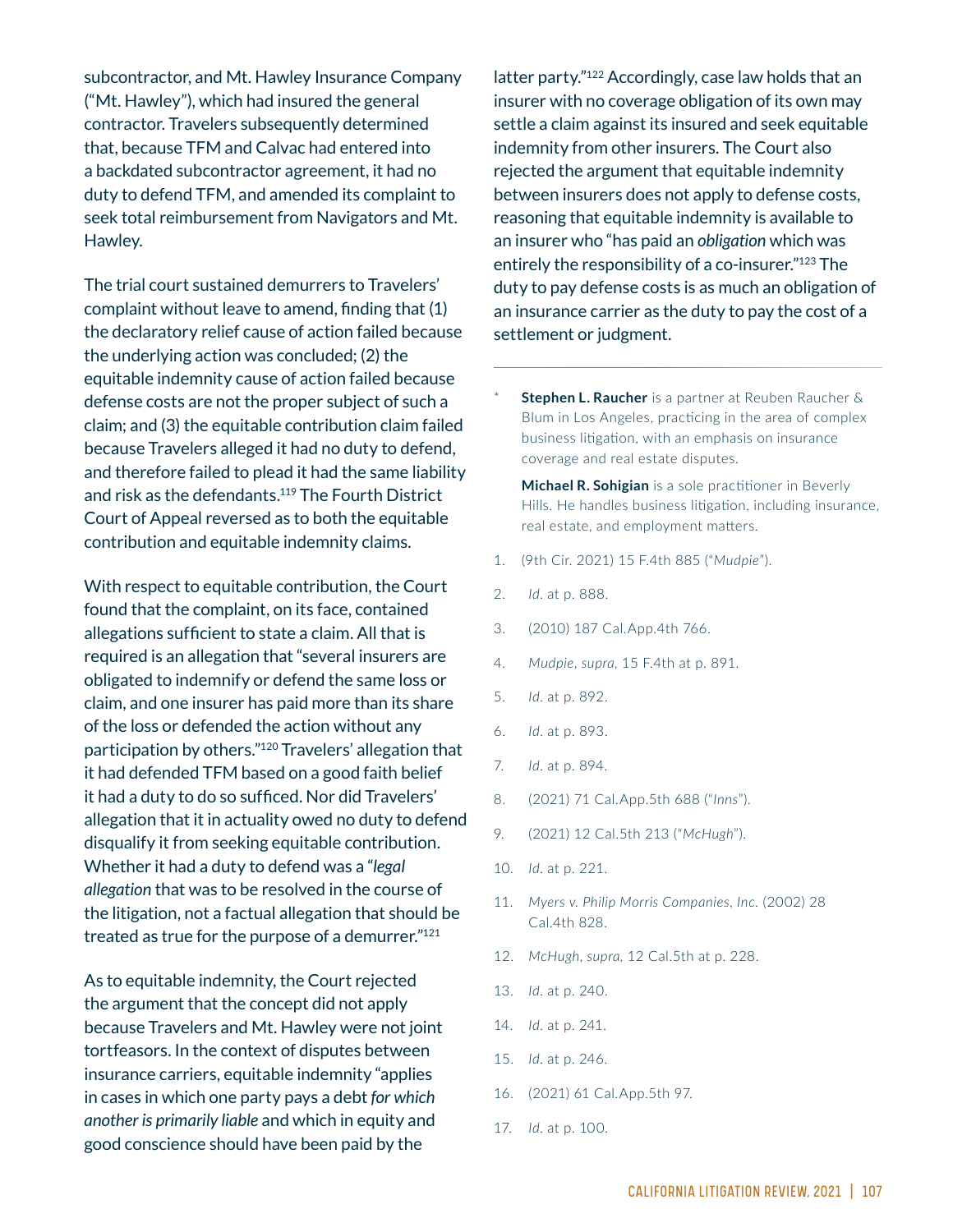- 18. Id. p. 106, fn. 3, citing Hand v. Farmers Ins. Exchange (1994) 23 Cal.App.4th 1847, 1856-1857.
- 19. *Id.* at p. 101.
- 20. Id. at p. 103, quoting Montrose Chemical Corp. v. Admiral *Ins. Co.* (1995) 10 Cal.4th 645, 686-687.
- Ƒ1. *Id*.
- 22. Ibid. (Italics added by Court of Appeal.)
- 23. *Id.* at p. 105.
- 24. *Id.* at p. 106.
- ƑƔ. *Id*.
- 26. The California FAIR Plan Association was created by statute (Insurance Code §§ 10091 et seg.) to meet the needs of California homeowners unable to find insurance in the traditional marketplace.
- 27. (2021) 63 Cal.App.5th 55 ("Wexler").
- 28. *Id.* at p. 63.
- ƑƖ. *Id*.
- 30. *Id.* at p. 60.
- 31. (2019) 6 Cal.5th 817, 830.
- 32. *Wexler, supra, 63 Cal.App.5th at p. 66.*
- 33. *Id.* at p. 72, quoting Ins. Code § 281 (Italics added by Court of Appeal).
- 34. *Id.*, quoting Random House Dictionary of the English Language (2d ed. Unabridged 1987) p. 504.
- ƒƔ. *Id*. at p. 7Ɠ.
- дъ. *Id.* at p. 75.
- 37. *Id.* at p. 76 (Stratton, J., dissenting).
- 38. *Wexler, supra, 63 Cal.App.5th at p. 78.*
- ƒƖ. *Id*. at p. 7Ɩ.
- 40. *Id.* at p. 80.
- Ɠ1. *Id.*
- ƓƑ. *Id*. at p. Ѷ1.
- 43. (2021) 63 Cal.App.5th 580.
- 44. *Id.* at p. 590.
- 45. *Id.* at p. 594, quoting Montrose Chem. Corp. v. Admiral *Ins. Co.* (1995) 10 Cal.4th 645, 690; see also, Ins. Code §§ 22. 250.
- 46. *Id.* at p. 598.
- 47. *Id.* at p. 595, quoting 5 Couch on Insurance (3d ed. 2020) § 78:48.
- 48. Antonopoulos, supra, 63 Cal.App.5th at p. 97, citing *Monteleone v. Allstate Ins. Co.* (1996) 51 Cal.App.4th 509, 517.
- 49. *Id.* at p. 599.
- 50. (2021) 60 Cal.App.5th 346 ("Chu").
- 51. *Id.* at p. 349.
- 52. Insurance Code § 12740 et seq.
- 53. (1999) 21 Cal.4th 28.
- 54. *Chu, supra, 60 Cal.App.5th at p. 355.*
- 55. (9th Cir. 2021) 994 F.3d 1032.
- 56. *Id.* at p. 1037.
- 57. *Id.* at p. 1038.
- 58. *Id.* at p. 1039.
- 59. *Id.* at pp. 1039-1040.
- 60. Adir International, supra, 994 F.3d at p. 1040.
- 61. *Id.* at p. 1041.
- 62. (2021) 68 Cal.App.5th 1121 (Nede).
- ѵƒ. *See San Diego Federal Credit Union v. Cumis Ins. Society, Inc.* (1984) 162 Cal.App.3d 358, codified and clarified by the Legislature in Civil Code Section 2860.
- 64. Nede, *supra*, 68 Cal. App. 5th at 1127.
- 65. *Id.* at p. 1135.
- 66. *Id.* at p. 1134.
- 67. *Id.* at p. 1131.
- 68. *Id.* at p. 1137 (Wiley, J., concurring).
- 69. (2021) 61 Cal.App.5th 676 ("Pinto").
- 70. *Id.* at pp. 684-685.
- 71. *Id.* at p. 685 (italics in original).
- 72. *Id.* at p. 686.